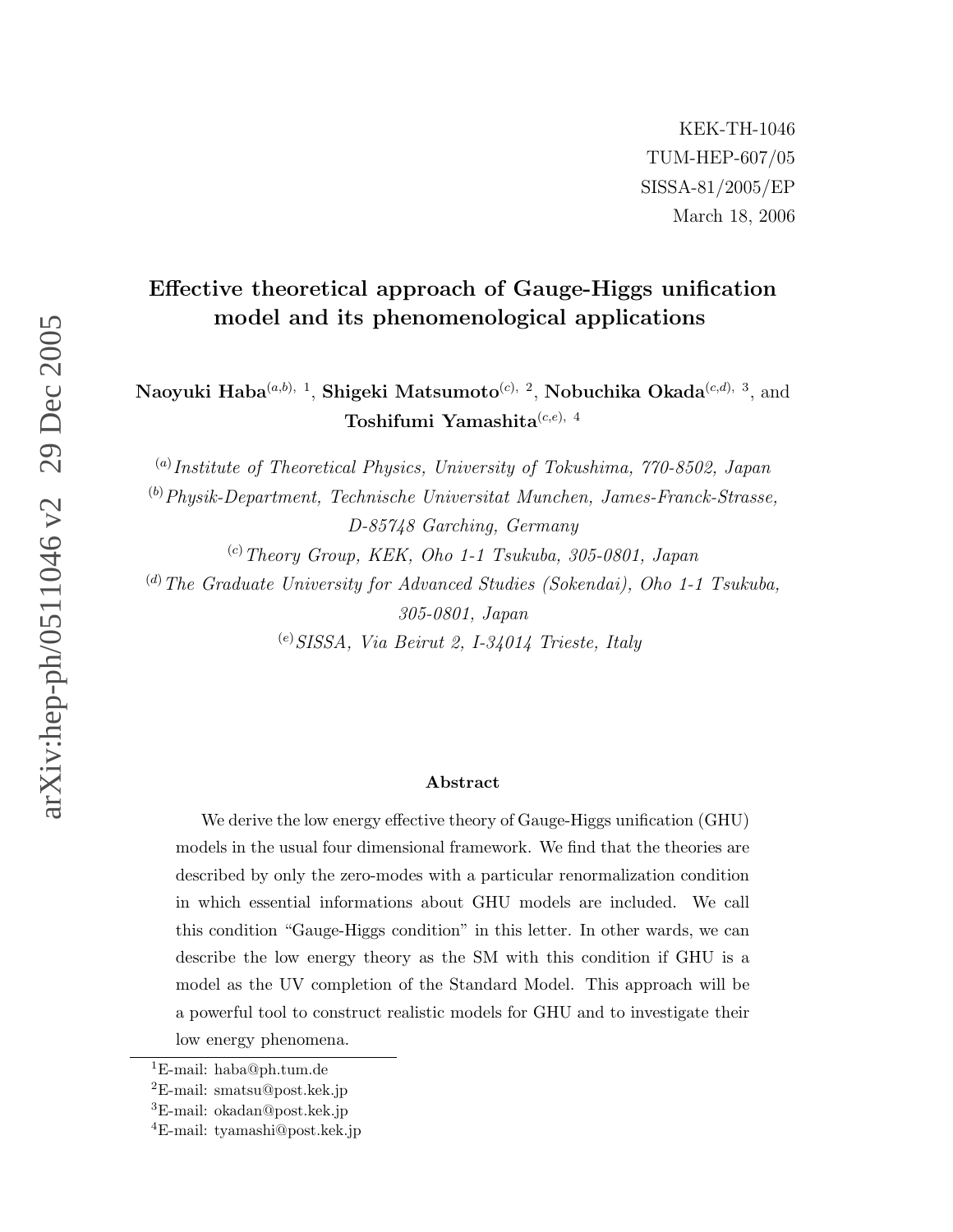# I Introduction

The hierarchy problem in the Standard Model (SM) is expected to give the clue to explore the physics beyond the SM. The problem is essentially related to the quadratically divergent corrections to the Higgs mass, which reduce the predictive power of the model. To avoid the divergence, many scenarios have been proposed so far: for example, supersymmetry, TeV scale extra dimension [\[1\]](#page-15-0), and so on. Recently the models based on the Gauge-Higgs unification (GHU) scenario [\[2,](#page-15-1) [3\]](#page-15-2) attract attentions for solving the problem  $|3|-|8|$ . In the scenario, the models are defined in the higher dimensional space-time in which the extra dimensions are compactified on an appropriate orbifold. The Higgs field is then identified as the zero mode of the extra dimensional components of the gauge field. Since the gauge invariance in the higher dimension protects the Higgs potential from ultraviolet (UV) divergences, we can avoid the hierarchy problem.

One important prediction of the models is the Higgs potential (or Higgs mass and its interactions as physical observables), because almost all interactions are governed by the gauge invariance. While the potential vanishes at tree level due to the invariance, it is produced from radiative corrections induced from the compactification. Therefore, we have to calculate at least 1-loop effective potential for the Higgs field. Though it has been achieved in some simple models such as the toroidal compactification [\[9\]](#page-16-1), it is an awkward task in more generic case and/or at higher-loop levels.

This task will be much easier if we can construct the low energy effective theory in the four dimensional view point. In this letter, we show that the construction is possible for GHU models. This fact is supported from the discussion in Ref.[\[10\]](#page-16-2), in which it is argued that the effective potential is governed by the infrared (IR) physics.

The effective theories are described by the zero modes in the usual four dimensional framework. Since the Higgs field is merely a scalar field in the effective theories, its potential receives the divergent corrections. Thus we have to renormalize the potential. The main result in this work is that the Higgs potential calculated in the original model is reproduced when we require the particular renormalization condition. The condition is settled at the scale  $1/2\pi R$ , where R is the radius of the extra dimension. To be more precise, we impose the running coupling constant for the self coupling of the Higgs filed  $\lambda$  becomes zero at that scale,  $\lambda(1/2\pi R) = 0$ .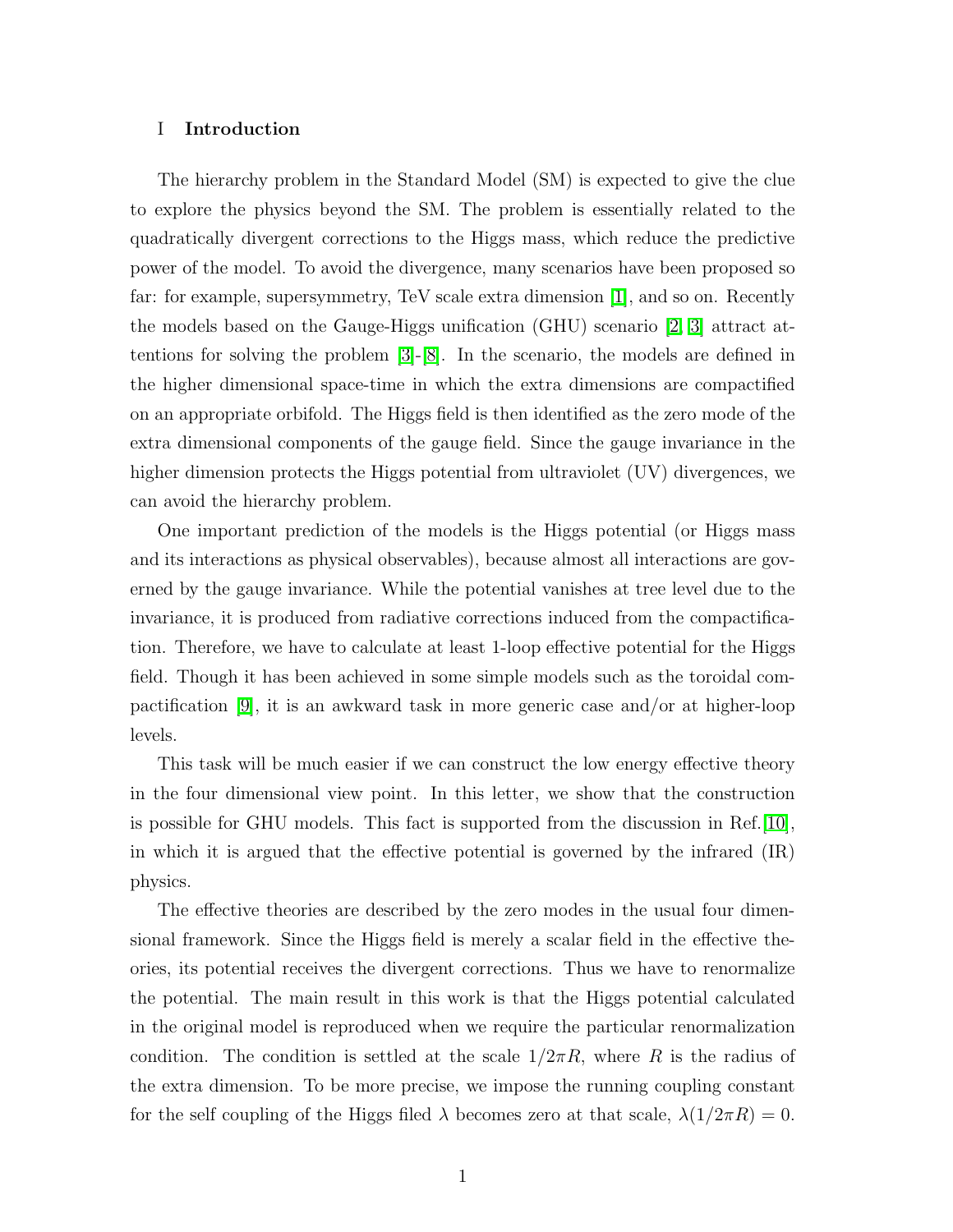We call this condition *Gauge-Higgs condition*. The condition can be intuitively understood, because the effective theory is matched with the GHU model itself at the compactification scale, in which the interaction must be vanished. It means we can describe the low energy theory as the SM (+ possible vector-like fermions) with the Gauge-Higgs condition if a GHU model is realized as the UV completion of the SM. The situation for imposing the condition at the cutoff scale is similar to that in the top condensation model, where the model is effectively identified as the SM with the so-called compositeness condition imposed at a cutoff (composite) scale [\[11\]](#page-16-3).

Since we are very familiar with the treatment of the usual four dimensional field theory, the low energy effective theory will be a powerful tool to construct realistic models in the GHU scenario and to investigate their low energy phenomena. For example, we can use the effective theory to construct the GHU models that reproduce the Standard Model correctly. Or we can obtain a renormalization group (RG) improved analysis for the Higgs mass, which is difficult to make in the original higher dimensional framework due to the unrenormalizability of the theory.

This letter is organized as follows. In the next section, we briefly introduce the GHU scenario using a simple toy model defined in five dimensions. We calculate the effective potential of the Higgs field in terms of the five dimensional view point in the end of this section. In section III, we construct a low energy effective theory and show that the potential derived in the previous section is reproduced with the use of the Gauge-Higgs condition. After the construction, we discuss some applications to low energy phenomena using the effective theory in section IV. Section V is devoted to summary.

### II GHU scenario and Higgs potential

We briefly review the GHU scenario using a toy model in this section. We especially focus on how the doublet Higgs field is produced from the higher dimensional gauge field, and on the mass spectrum of the Kaluza-Klein (KK) particles. Finally, we discuss the Higgs potential at 1-loop level in the toy model, which will be compared with the potential calculated in the framework of the low energy effective theory.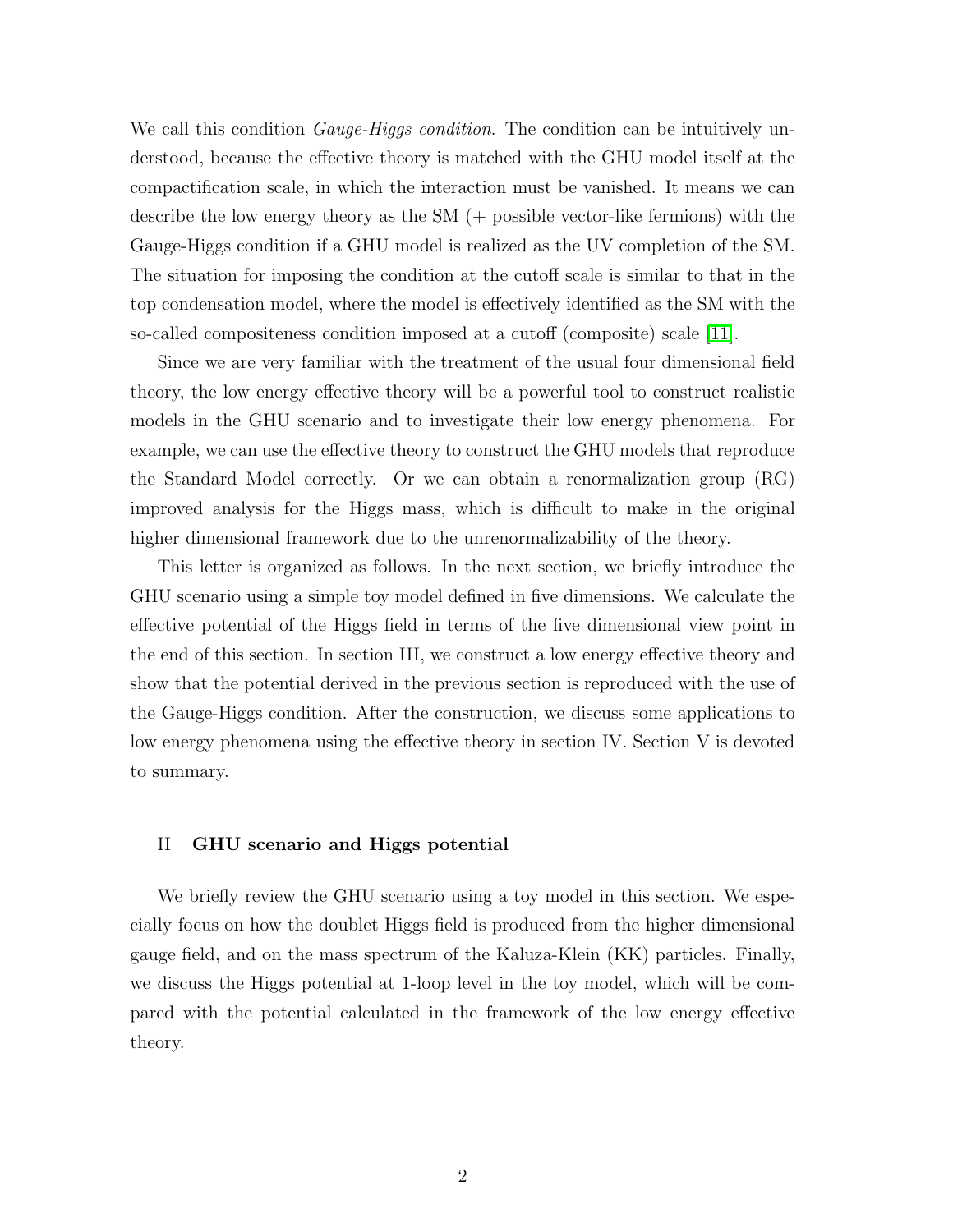### Five dimensional SU(3) model

We use the five dimensional SU(3) model for explaining the GHU scenario and for discussing the Higgs potential. Though the model is regarded as a toy model because it does not yields the correct Weinberg angle, it is sufficient to use the model for our purpose. Application to more realistic models is straightforward.

The model is given by the Yang-Mills model defined on the five dimensional space-time in which the fifth direction, y, is compactified on the orbifold  $S^1/Z_2$ . The particle contents are the five dimensional gauge field  $A_a(x^{\mu}, y)$  and bulk fermions  $\Psi(x^{\mu}, y)$ , where the subscript a runs from 0 to 3 and 5. Due to the compactification, the action must be invariant under two operations, those are the translation  $T : y$ to  $y + 2\pi R$  and the parity P : y to  $-y$ . The radius of the circle  $S^1$  is denoted by R.

At first, we discuss the gauge boson sector of this model. Under the operations T and P, the four dimensional component of the gauge field  $A_\mu$  and the fifth one  $A_5$ are set to be transform as

$$
A_{\mu}(x^{\mu}, y + 2\pi R) = \hat{T}^{\dagger} A_{\mu}(x^{\mu}, y) \hat{T} , \qquad A_{\mu}(x^{\mu}, -y) = \hat{P}^{\dagger} A_{\mu}(x^{\mu}, y) \hat{P} ,
$$
  

$$
A_{5}(x^{\mu}, y + 2\pi R) = \hat{T}^{\dagger} A_{5}(x^{\mu}, y) \hat{T} , \qquad A_{5}(x^{\mu}, -y) = -\hat{P}^{\dagger} A_{5}(x^{\mu}, y) \hat{P} , \quad (1)
$$

where the operator  $\hat{T}$  and  $\hat{P}$  are defined by  $\hat{T} = \text{diag}(1, 1, 1)$  and  $\hat{P} = \text{diag}(-1, -1, 1)$ . By these boundary conditions, the SU(3) gauge symmetry is broken into  $SU(2)\times U(1)$ symmetry [\[12\]](#page-16-4). In terms of  $SU(2)\times U(1)$ , the gauge fields are decomposed as

$$
A_{\mu} : 8 \rightarrow 3_0^{(+,+)} + 2_{1/2}^{(+,-)} + 2_{-1/2}^{(+,-)} + 1_0^{(+,+)} ,
$$
  
\n
$$
A_5 : 8 \rightarrow 3_0^{(+,-)} + 2_{1/2}^{(+,+)} + 2_{-1/2}^{(+,+)} + 1_0^{(+,-)} ,
$$
\n(2)

where the lower subscripts represent the hyper charges of  $U(1)$  gauge interaction, and the upper ones are charges for T and P operations. Since only components with  $(+, +)$  have zero-modes, we can confirm that the SU(3) symmetry is in fact broken to  $SU(2)\times U(1)$ . Furthermore the zero-modes of  $A_5$  behaves as a doublet scalar so that we can identify these particles as the SM Higgs doublet.

According to the method proposed in Ref.[\[13\]](#page-16-5), we can calculate the mass eigenvalues of the KK particles  $m_{\text{Gauge}}$ , which are used to calculate the Higgs potential. After some calculations, we obtain

$$
\left\{ m_{\text{Gauge}}^2 \right\} = \left\{ \left( n + Q_i^{(G)} a \right)^2 / R^2 \middle| \ n \in Z \ , \quad Q_i^{(G)} = 0, \ -\frac{1}{2}, \ \frac{1}{2}, \ 1 \right\} \ . \tag{3}
$$

In the above formula, we take the effect of the spontaneous symmetry breaking of the Higgs field into account. The vacuum expectation value (VEV) of  $A_5$  is denoted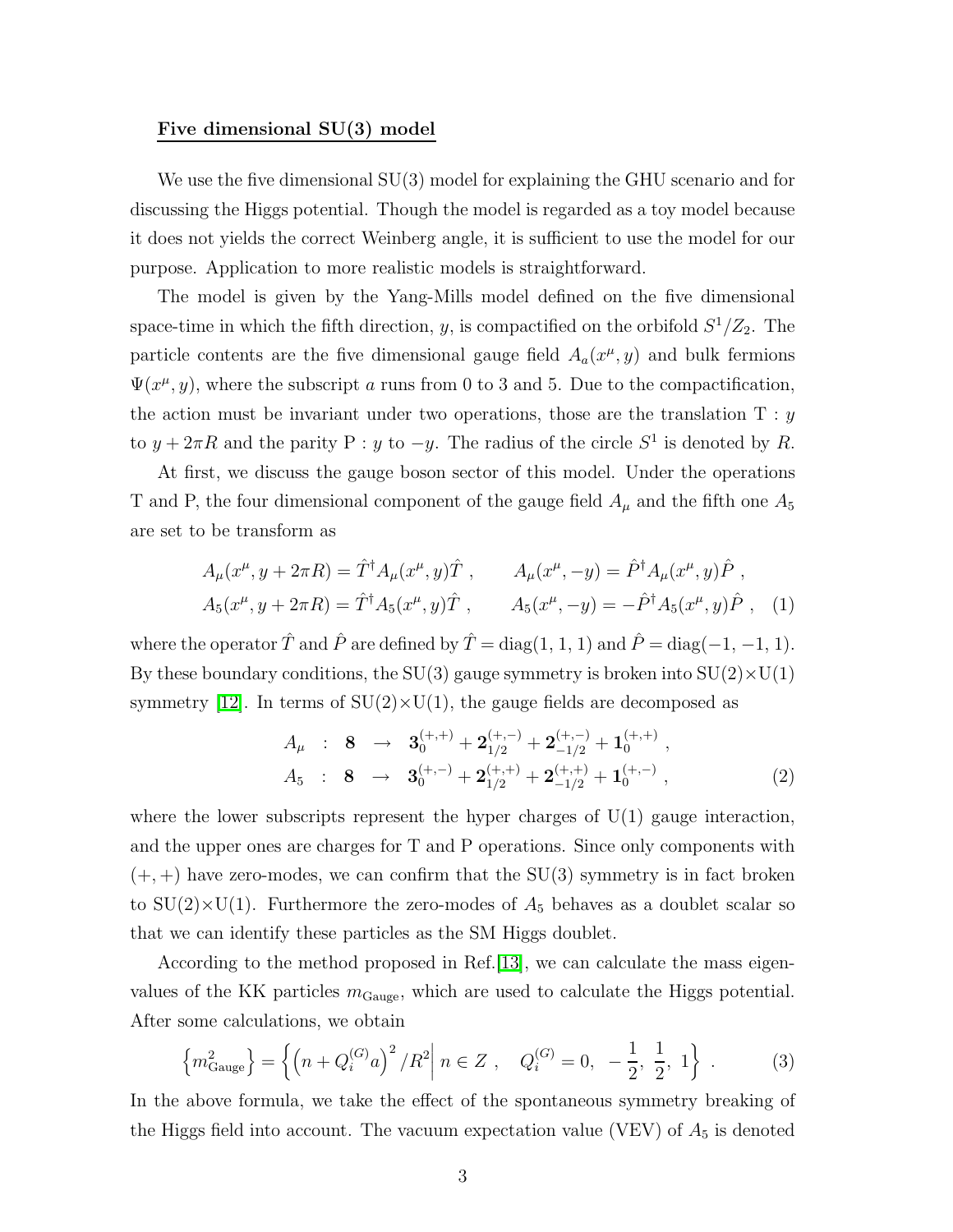by a. To be more precise, it is defined by  $\langle A_5 \rangle = a\lambda^4/(2gR)$ , where  $\lambda^4$  is the 4th Gell-Mann matrix and  $g$  is the bulk gauge coupling. The relation between  $g$  and four dimensional gauge coupling  $g_4$  is given by  $g_4 = \sqrt{2\pi R}g$  and the weak scale VEV  $v \sim 246$  GeV is written as  $a = g_4 R v$ .

Next we discuss the fermion sector of the model. We consider the case that the bulk fermion is belonging to the fundamental  $\Psi_F$  or adjoint representation  $\Psi_A$ . Under the operation of T and P, these fermions transform as

$$
\Psi_F(x^{\mu}, y + 2\pi R) = \xi \hat{T} \Psi(x^{\mu}, y) , \qquad \Psi(x^{\mu}, -y) = \eta \gamma_5 \hat{P} \Psi_F(x^{\mu}, y) ,
$$
  

$$
\Psi_A(x^{\mu}, y + 2\pi R) = \xi \hat{T}^{\dagger} \Psi_A(x^{\mu}, y) \hat{T} , \qquad \Psi(x^{\mu}, -y) = \eta \gamma_5 \hat{P}^{\dagger} \Psi_A(x^{\mu}, y) \hat{P} , \quad (4)
$$

where  $\xi$ ,  $\eta$  denote the overall signs which can be + or −, and  $\gamma_5$  is the chirality operator. Thus we have four kinds of fermions in both fundamental and adjoint representations due to the choice of  $\eta$  and  $\xi$ . These representations of SU(3) are decomposed in terms of  $SU(2)\times U(1)$  as

$$
\begin{array}{rcl}\n\mathbf{3}(\xi,\eta) & \rightarrow & \mathbf{2}_{1/6}^{(\xi,-\eta)} + \mathbf{1}_{-1/3}^{(\xi,\eta)} , \\
\mathbf{8}(\xi,\eta) & \rightarrow & \mathbf{3}_0^{(\xi,\eta)} + \mathbf{2}_{1/2}^{(\xi,-\eta)} + \mathbf{2}_{-1/2}^{(\xi,-\eta)} + \mathbf{1}_0^{(\xi,\eta)} .\n\end{array} \tag{5}
$$

The dependence of  $\xi$  and  $\eta$  mean that once the  $\eta$  and  $\xi$  are fixed in the left side of the formula, the charges for T and P operations described by the upper subscript in the right side are determined. The bulk fermions with a positive T charge (periodic condition) have zero-modes, while those with a negative T (anti-periodic condition) does not have.

As in the case of the gauge fields, we can calculate the mass eigenvalues of KK fermions. The eigenvalues for T-even and T-odd fermions in the cases of fundamental and adjoint representations  $m_{\text{Fund}}$ +,  $m_{\text{Fund}}$ -,  $m_{\text{Adj}}$ <sub>o</sub>+, and  $m_{\text{Adj}}$ <sub>o</sub>-, are written as

$$
\begin{aligned}\n\left\{ m_{\text{Fund}^+}^2 \right\} &= \left\{ \left( n + Q_i^{(F^+)} a \right)^2 / R^2 + m_{F^+}^2 \middle| n \in Z, \ Q_i^{(F^+)} = 0, -\frac{1}{2}, \frac{1}{2} \right\}, \\
\left\{ m_{Adjo^+}^2 \right\} &= \left\{ \left( n + Q_i^{(A^+)} a \right)^2 / R^2 + m_{A^+}^2 \middle| n \in Z, \ Q_i^{(A^+)} = 0, -\frac{1}{2}, \frac{1}{2}, 1 \right\}, \\
\left\{ m_{\text{Fund}^-}^2 \right\} &= \left\{ \left( n + Q_i^{(F^-)} a + \frac{1}{2} \right)^2 / R^2 + m_{F^-}^2 \middle| n \in Z, \ Q_i^{(F^-)} = 0, -\frac{1}{2}, \frac{1}{2} \right\}, \\
\left\{ m_{Adjo^-}^2 \right\} &= \left\{ \left( n + Q_i^{(A^-)} a + \frac{1}{2} \right)^2 / R^2 + m_{A^-}^2 \middle| n \in Z, \ Q_i^{(A^-)} = 0, -\frac{1}{2}, \frac{1}{2}, 1 \right\},\n\end{aligned}
$$

where the mass terms  $m_{F^+}$ ,  $m_{F^-}$ ,  $m_{A^+}$  and  $m_{A^-}$  arising in the right side of above formulas represent the bulk mass terms in each fermion. For the adjoint representation, the spin degree of freedom is four, while it is two for the fundamental representation.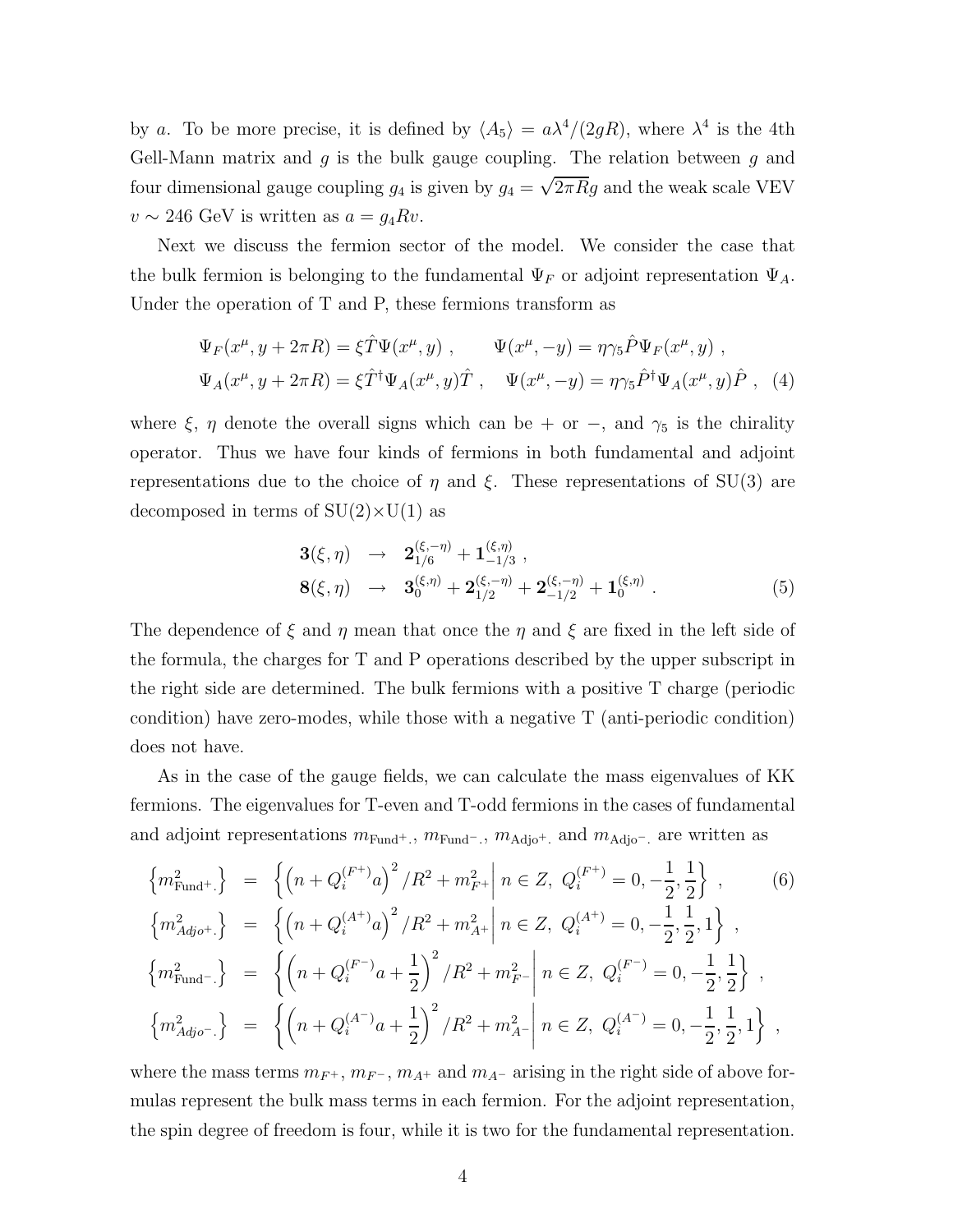#### Effective potential

In this subsection, we discuss the effective potential of the Higgs field in the five dimensional SU(3) model. The calculation at 1-loop level is completely performed in Ref.[\[13\]](#page-16-5), thus we show only the result here. The important result in the calculation is that the potential does not suffer from a UV divergence due to the higher dimensional gauge invariance and we obtain the finite result without renormalizations. In other words, the finiteness of the potential comes from the existence of KK particles. Though the calculation of the potential by using only zero-modes leads to a UV divergence, it disappears after summing up all KK modes. It means that the the physical cutoff at loop integrations is naturally provided by the summation. After some calculation, the potential turns out to be

<span id="page-5-0"></span>
$$
V(\phi) = -L\frac{C}{2} \sum_{i} \sum_{w=1}^{\infty} \frac{1}{w^5} \left[ 3 \cos(2\pi w Q_i^{(G)} \phi) \right]
$$
  
\n
$$
- 2 \cos\left(2\pi w Q_i^{(F^+)} \phi\right) \sum_{j=1}^{N_{F^+}} \left(1 + w L m_{F^+}^j + \frac{(w L m_{F^+}^j)^2}{3}\right) e^{-w L m_{F^+}^j}
$$
  
\n
$$
- 4 \cos\left(2\pi w Q_i^{(A^+)} \phi\right) \sum_{j=1}^{N_{A^+}} \left(1 + w L m_{A^+}^j + \frac{(w L m_{A^+}^j)^2}{3}\right) e^{-w L m_{A^+}^j}
$$
  
\n
$$
- 2 \cos\left(2\pi w \left(Q_i^{(F^-)} \phi - \frac{1}{2}\right)\right) \sum_{j=1}^{N_{F^-}} \left(1 + w L m_{F^-}^j + \frac{(w L m_{F^-}^j)^2}{3}\right) e^{-w L m_{F^-}^j}
$$
  
\n
$$
- 4 \cos\left(2\pi w \left(Q_i^{(A^-)} \phi - \frac{1}{2}\right)\right) \sum_{j=1}^{N_{A^-}} \left(1 + w L m_{A^-}^j + \frac{(w L m_{A^-}^j)^2}{3}\right) e^{-w L m_{A^-}^j} \right],
$$

up to the constant term. The field  $\phi$  is the rescaled  $A_5$  field defined by  $A_5$  =  $\phi \lambda^4/(2gR)$ , thus its vacuum expectation value is given by a. The relation between the field  $\phi$  and the Higgs field h is given by  $\phi = g_4 R h$ . The coefficient C is  $C = 3/(2\pi^2(2\pi R)^5)$  and  $L = 1/2\pi R$  is the length of circumference of the extra dimension. The factor  $L$  in the front comes from the integration of the 5th direction. The parameters  $N_{F^{\pm}}$  and  $N_{A^{\pm}}$  are the number of fundamental and adjoint fermions included in the model. Fundamental fermions must be introduced with a pair due to the gauge anomaly cancellation, thus  $N_{F^{\pm}}$  is even number. The physical interpretation of  $w$  in the equation is the winding number of the internal loop along with the  $S<sup>1</sup>$  direction. The terms in the parenthesis correspond to the contributions from gauge bosons, fundamental and adjoint periodic fermions, and those of anti-periodic fermions, respectively.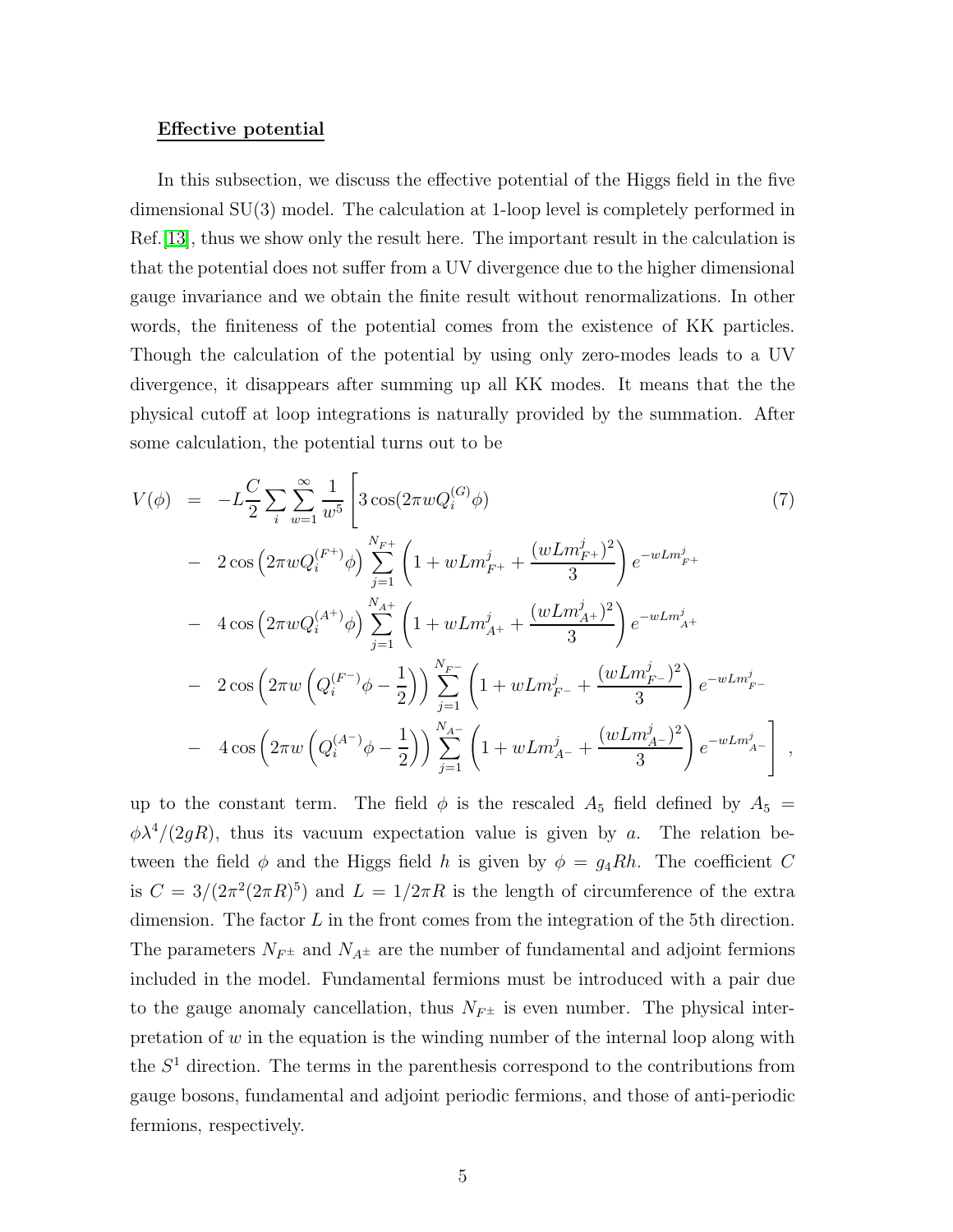The shift  $-1/2$  of the cosine function in the contributions from anti-periodic fermions yields an additional sign factor  $(-1)^w$  compared to contributions form periodic fermions. The factor is induced from the anti-periodicity of the loop integrals along with the extra dimension. Even though we introduce only bulk fermions, we can obtain both positive and negative mass squared corrections in the potential. Therefore we can construct models where the quadratic term of the Higgs field is negative and very small compared to the compactification scale due to the cancellation between these contributions. As a result, we obtain a small VEV of the Higgs field without introducing any scalar fields.

The weak scale VEV is expected to be small enough compared to the compactification scale  $1/R$ , thus we expand the potential by the field  $\phi$  and express it as a power series of the field. This form is used to compare the result from the potential obtained from the low energy effective theory in the next section. We also assume that the bulk masses of fermions are small, otherwise the contributions to the effective potential from these particles are negligible due to the exponential factor in Eq.[\(7\)](#page-5-0), namely they are decoupled from the effective theory. So we focus on first few terms of  $\phi$  and m in the expansion. After expansion, the potential in Eq.[\(7\)](#page-5-0) is written as

$$
V(\phi) = \frac{F_2}{2} (2\pi \phi)^2 + \frac{F_4(\phi)}{4!} (2\pi \phi)^4 + \mathcal{O}(\phi^6) , \qquad (8)
$$

<span id="page-6-0"></span>where the coefficients  $F_2$  and  $F_4$  are defined as

$$
F_2 = L\frac{C}{2}\zeta_R(3)\sum_i \left[\sum_{r=G,F^+,A^+} d_r N_r (Q_i^{(r)})^2 - \sum_{r=F^-,A^-} \frac{3}{4} d_r N_r (Q_i^{(r)})^2\right], \quad (9)
$$
  

$$
F_4(\phi) = L\frac{C}{4}\sum_i \left[\sum_{r=G,F^+,A^+} d_r N_r (Q_i^{(r)})^4 \left(\ln\left\{(2\pi Q_i^{(r)}\phi)^2\right\} - \frac{25}{6}\right) + \sum_{r=F^-,A^-} d_r N_r (Q_i^{(r)})^4 \ln 4\right], \quad (10)
$$

where  $\zeta_R(x)$  is Riemann's zeta function. In the expansion, we omit the constant terms, namely the contributions to the cosmological constant. In Eqs.[\(9\)](#page-6-0) and [\(10\)](#page-6-0), the parameters  $d_r$  are the spin degree of freedom and defined as  $d_G = 3$ ,  $d_{F^{\pm}} = -2$ and  $d_{A^{\pm}} = -4$ . The number of the gauge boson is of course one  $(N_G = 1)$ . In the expansion, we neglect the bulk mass terms of fermions for simplicity. For the detailed formulas including the mass terms, refer to Appendix.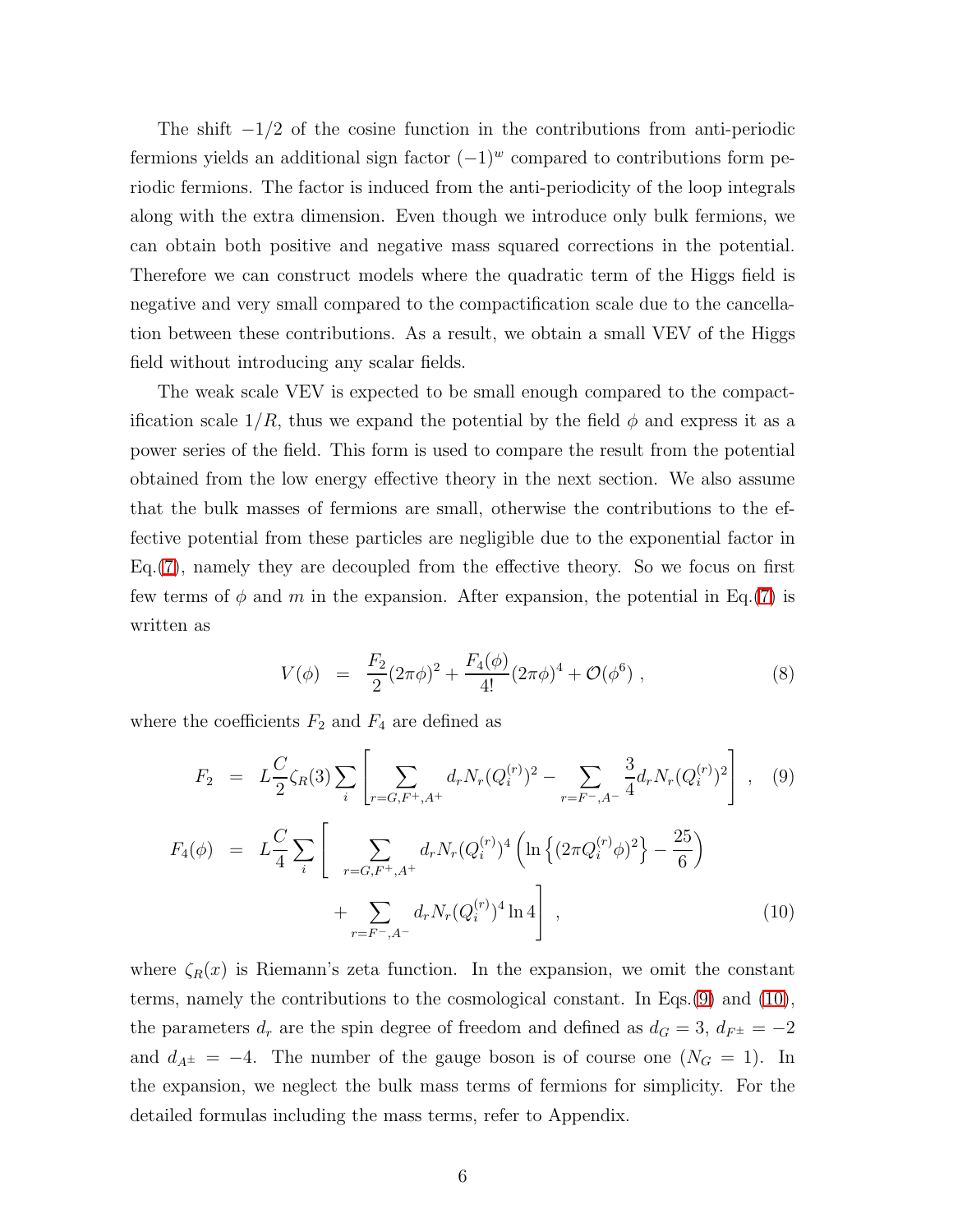#### III Low energy effective theory of GHU models

We construct the low energy effective theory of GHU models describing the physics at the scale lower than  $1/R$  in this section. For this purpose, we use the five dimensional SU(3) model again. The effective theory must be described by only zero modes in the four dimensional space-time because the masses of higher modes are of order  $1/R$  and they are already integrated out. In the SU(3) model, the particle contents in the effective theory are  $SU(2)$  and  $U(1)$  gauge fields, Higgs field and zero modes of bulk fermions. The interactions between these particles are uniquely determined by the original five dimensional SU(3) model. As shown in the previous section, the self interactions of the Higgs field are induced from the radiative corrections through the compactification, thus it is not trivial to write them down. Therefore we derive the interactions from the comparison between the Higgs potential calculated in the effective theory and that from the original SU(3) model.

The Higgs potential obtained from the calculation in the effective theory has UV divergences, it should be renormalized with an appropriate renormalization condition. By the comparison mentioned above, we can fix the condition and derive the Higgs interactions. Namely we can obtain the matching condition between the effective theory and the original SU(3) model by the comparison.

We consider the mass term of the Higgs field. As shown in  $Eq.(9)$  $Eq.(9)$ , there are contributions from periodic modes  $(F^+, A^+)$  and anti-periodic modes  $(F^-, A^-)$ in addition to the term from gauge bosons. Both corrections are regularized by the compactification scale thanks to the higher dimensional gauge invariance. An important point is that the mass corrections from anti-periodic modes are of the same order as that from a periodic mode but have opposite sign. Furthermore the anti-periodic fermions have no zero modes and its contribution to the Higgs self coupling is suppressed compared to that from the periodic ones. Thus we can tune the mass parameter by introducing anti-periodic fermions without altering the low energy effective theory. This fact means that we can treat the mass parameter as a free parameter as far as we are interested in only the low energy phenomenology of GHU models.

Next we discuss the self coupling of the Higgs field. There are several contributions to the coupling. Among those, the contributions from the anti-periodic fermions are small compared to other contribution as can be seen in Eq.[\(10\)](#page-6-0). Thus we neglect these terms in our discussion and focus on the contributions from gauge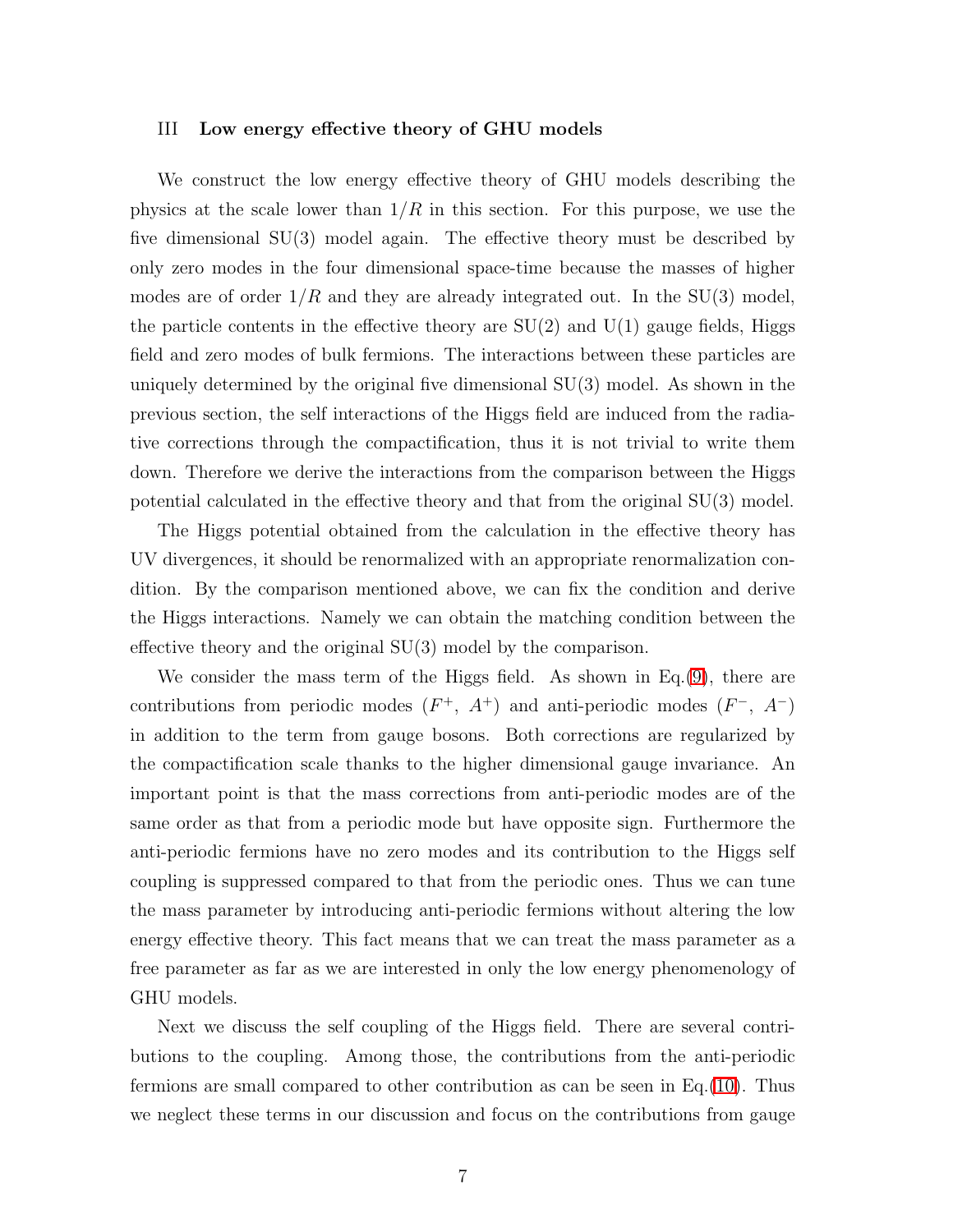<span id="page-8-0"></span>bosons and periodic fermions. At first, we consider the contribution from the periodic and fundamental fermion without the bulk mass for simplicity. From Eq.[\(10\)](#page-6-0), the contribution is rewritten in terms of Higgs field  $(\phi = g_4Rh)$ ,

$$
V^{(F^+)}(h)\Big|_{h^4} = -\frac{1}{4!} \frac{3g_4^4}{32\pi^2} \left[ \ln\left(\frac{(g_4 hL)^2}{4}\right) - \frac{25}{6} \right] h^4
$$
  

$$
\simeq -\frac{1}{4!} \frac{3g_4^4}{32\pi^2} \left[ \ln\left(\frac{h^2}{1/L^2}\right) - \frac{25}{6} \right] h^4 , \qquad (11)
$$

where h is the real neutral component of the doublet scalar  $H$ , that is the zero-mode of  $A_5$  and defined by  $\phi = g_4 R h$ . At the last equation, we have neglected the term  $ln(g_4^2/4)$ , because it is small enough compared to other terms for  $g_4 \sim 1$ . For the effect of this term, refer to the discussion in the end of this section.

The corresponding contribution to the Higgs field is calculated in the framework of the low energy effective theory. The zero-modes of these fermions multiplet consist of a doublet  $\Psi_L$  and a singlet  $\Psi_R$  as zero-modes. They have the following Yukawa coupling with  $H$ :

$$
\mathcal{L}_{\text{Yukawa}} = \frac{g_4}{\sqrt{2}} \bar{\Psi}_L \Psi_R H + h.c. \tag{12}
$$

Using the Yukawa interactions, we can calculate the contributions to the Higgs potential  $V_{\text{eff}}^{(F^+)}$  $E_{\text{eff}}^{(F+)}(h)$ . As mentioned above, the correction has UV divergences which should be renormalized with an appropriate renormalization condition. Since we can not define a renormalized self coupling around the origin  $(h = 0)$  due to the IR divergences, we define the coupling at a non-vanishing renormalization point  $\mu$  as adopted in the reference [\[15\]](#page-16-6),

$$
\left. \frac{\mathrm{d}^4 V_{\text{eff}}}{\mathrm{d} h^4} \right|_{h=\mu} = \lambda(\mu) \tag{13}
$$

With this renormalization condition, the contribution to the Higgs potential from the fundamental fermions is written as

$$
V_{\text{eff}}^{(F^+)}\Big|_{h^4} = \frac{1}{4!} \left[ \lambda(\mu) + \frac{b}{2} \left( \frac{g_4}{2} \right)^4 \left\{ \ln \left( \frac{h^2}{\mu^2} \right) - \frac{25}{6} \right\} \right] h^4 , \qquad (14)
$$

<span id="page-8-1"></span>where  $b = -3/\pi^2$  is the coefficient of the beta function concerning the Yukawa coupling. The running coupling  $\lambda(\mu)$  obeys the following renormalization group (RG) equation,

<span id="page-8-2"></span>
$$
\frac{d\lambda}{d\ln\mu} = b\left(\frac{g_4}{2}\right)^4 \tag{15}
$$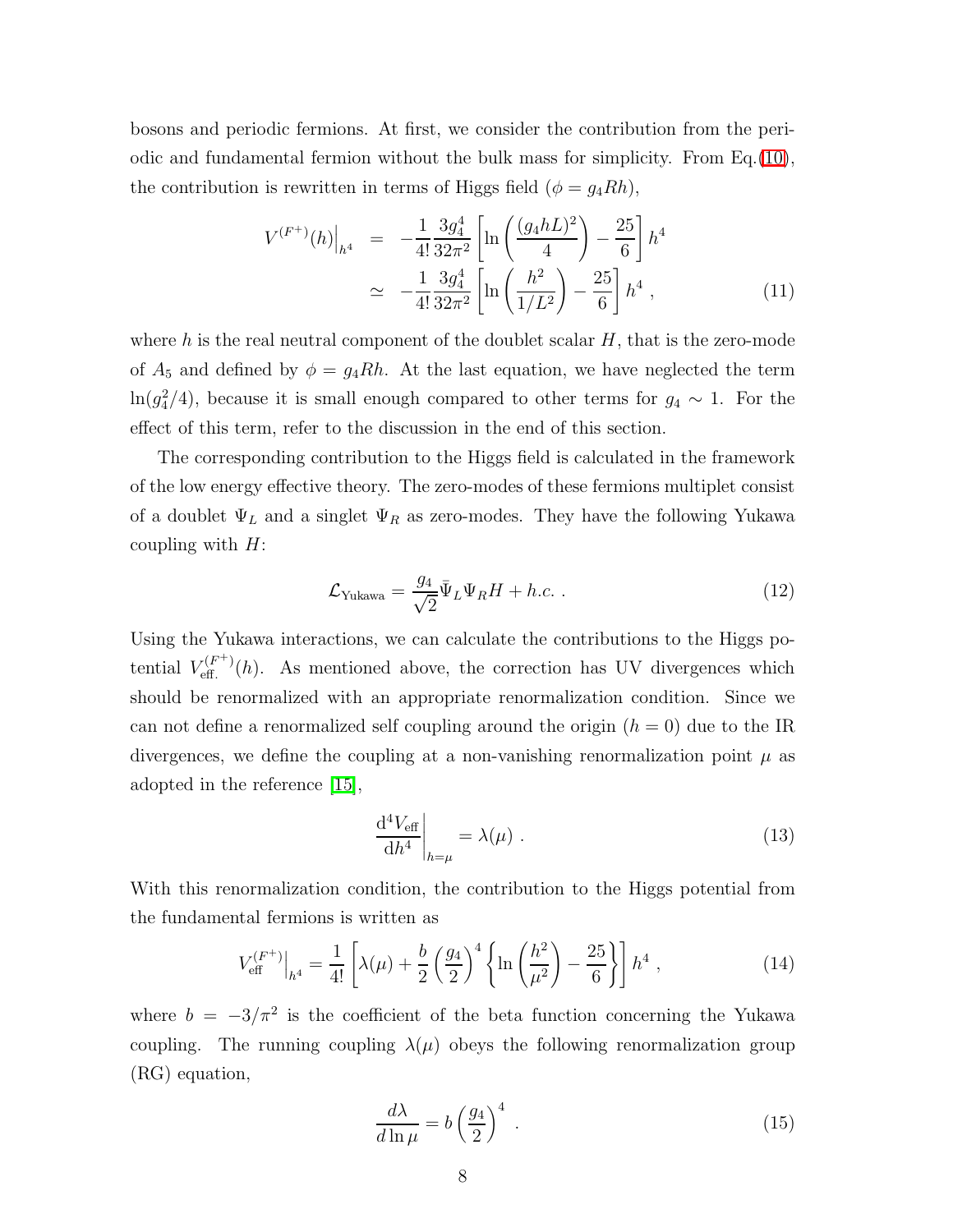By comparing Eq. $(11)$  with Eq. $(14)$ , we find the renormalization condition,

<span id="page-9-1"></span>
$$
\lambda\left(\frac{1}{L}\right) = \lambda\left(\frac{1}{2\pi R}\right) = 0\tag{16}
$$

This is the "Gauge-Higgs condition" mentioned in Introduction. The other contributions to the Higgs potential from gauge bosons and adjoint fermions are calculated in the same manner, and we achieve the same result that the contributions obtained in the original GHU model can be reproduced by imposing the Gauge-Higgs condition.

We comments on the effects of bulk masses of fermions. Again we use the fundamental fermion with the periodic condition as an example. From Eq.[\(7\)](#page-5-0), the contribution to the Higgs potential with the bulk mass is written as

$$
V^{(F^+)}(h)\Big|_{h^4} = -\frac{1}{4!} \frac{3g_4^4}{32\pi^2} \left[ \ln \left( \frac{(g_4 h L)^2}{4} + L^2 m_{F^+}^2 \right) - \frac{25}{6} \right] h^4 , \qquad (17)
$$

<span id="page-9-0"></span>where we assume that the vacuum expectation value h and the bulk mass  $m_{F^+}$  are small enough compared to the compactification scale  $1/R$ , and use the expansion formula discussed in Appendix. When we consider the running coupling  $\lambda(\mu)$  =  $d^4V(\mu)/d\mu^4$  in this case, it should be coincide with the one without the bulk mass in the range  $\mu \gg m$ . Since we now consider the situation  $m_{F^+} \ll 1/R$ , we obtain the Gauge-Higgs condition to reproduce the potential again. The difference appears at the scale smaller than the mass  $\mu \ll m$ . As can be seen in the above formula, the coupling does not move due to the mass term in this range. This is the decoupling phenomenon, thus the effect can be taken into account by using the equation,

$$
\frac{d\lambda_m}{d\ln\mu} = b\left(\frac{g_4}{2}\right)^4 \theta(\mu - m_{F^+})\ . \tag{18}
$$

with the Gauge-Higgs condition  $\lambda(1/L) = 0$  in stead of that in Eq.[\(15\)](#page-8-2).

Here we discuss the term  $\ln(Q_i^2 g_4^2)$ , which has been neglected in Eq.[\(11\)](#page-8-0). After the symmetry breaking (the Higgs field gets the vacuum expectation value  $v$ ), the argument of the logarithm in Eq.[\(17\)](#page-9-0) is written as  $(Q_i^2 g_4^2 v^2 + m_{F^+}^2)/(1/L^2)$ ,  $Q_i = 1/2$ . The numerator of this formula is nothing but the physical mass of the bulk fermion. Thus the argument of the logarithm represents the running effect of the quartic coupling  $\lambda$  between the UV cut off scale  $(1/L)$  and the IR cut off scale (physical mass). In this meaning, the term  $\ln(Q_i^2 g_4^2)$  has an important role for describing the decoupling phenomenon, though its effect is practically negligible compared to other terms. If we consider the effective potential in the low energy effective theory in more detail, for example, considering threshold corrections, the Higgs potential for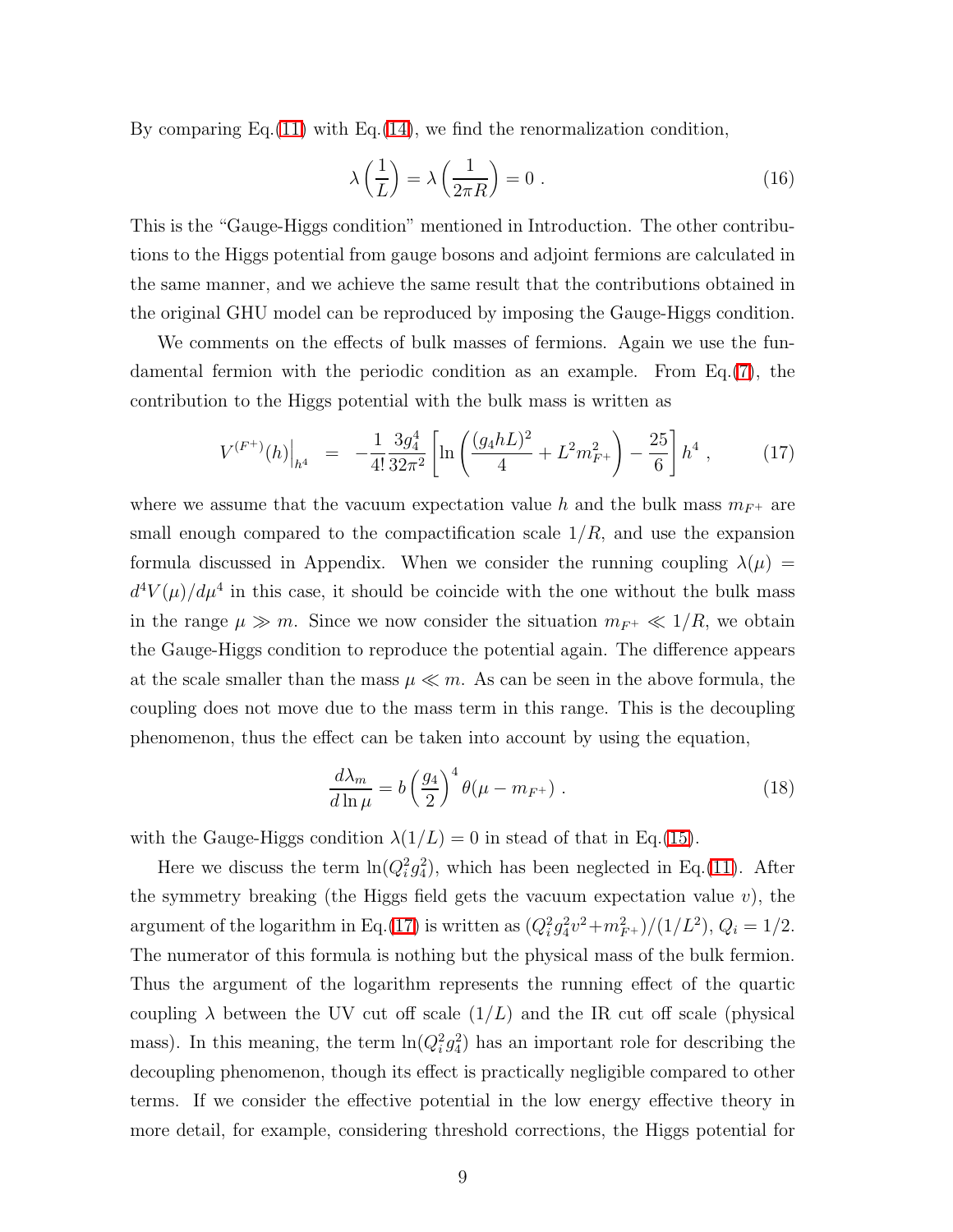GHU models may be reproduced more precisely and include the  $\ln(Q_i^2 g_4^2)$ . We leave this problem as a future work.

The Gauge-Higgs condition is that all GHU models should satisfy. Thus, if we construct a realistic GHU model, its effective theory should be the SM (+ possible association with massive vector-like fermions) with this condition as the boundary condition of RG flow. Once we clarify the feature of the effective theory in the GHU scenario, we are able to analyze the GHU models by using the effective theory. This reduces the necessary efforts greatly. We will show some examples of applications in the next section.

# IV Application to phenomenology

The low energy effective theory we have developed will be a powerful tool to construct the realistic model in the GHU scenario and to investigate their low energy phenomena. In this section, we apply the effective theory to a phenomenology.

As mentioned in the previous section, the Gauge-Higgs condition will be imposed in all GHU models. In the construction of the realistic model, we have some troubles in general. For instance, it is difficult to reproduce a realistic top Yukawa coupling in GHU models where all Yukawa couplings is written by the SU(2) gauge coupling at the compactification scale. It would require a somewhat complicated set-up to yields a large top Yukawa coupling [\[16,](#page-16-7) [17\]](#page-16-8). Even if we can construct the realistic model, it may be a hard task to calculate some low energy observables such as a Higgs potential in an original extra dimensional model.

On the other hand, from the viewpoint of the low energy physics, the effective theory of the realistic models should be described by the SM with the Gauge-Higgs condition. In fact, if we introduce the setups proposed in Refs[\[16,](#page-16-7) [17\]](#page-16-8) to explain the large top Yukawa coupling, we can show the condition holds. In addition, even if we consider more complicated extensions, for example models where an additional  $U(1)$  gauge symmetry is imposed to reproduce a correct Weinberg angle, the fact that the Higgs potential vanishes at the compactification scale will be unchanged, as far as the Higgs field corresponds to the degree of freedom of the Wilson line. This is because above the scale, the Higgs fields behaves as the Wilson line which has vanishing potential. Note that there is a possibility that the scale to impose the condition is modified slightly due to the details of setups. The scale is , however, much higher than the weak scale, and its correction has little effects on the Higgs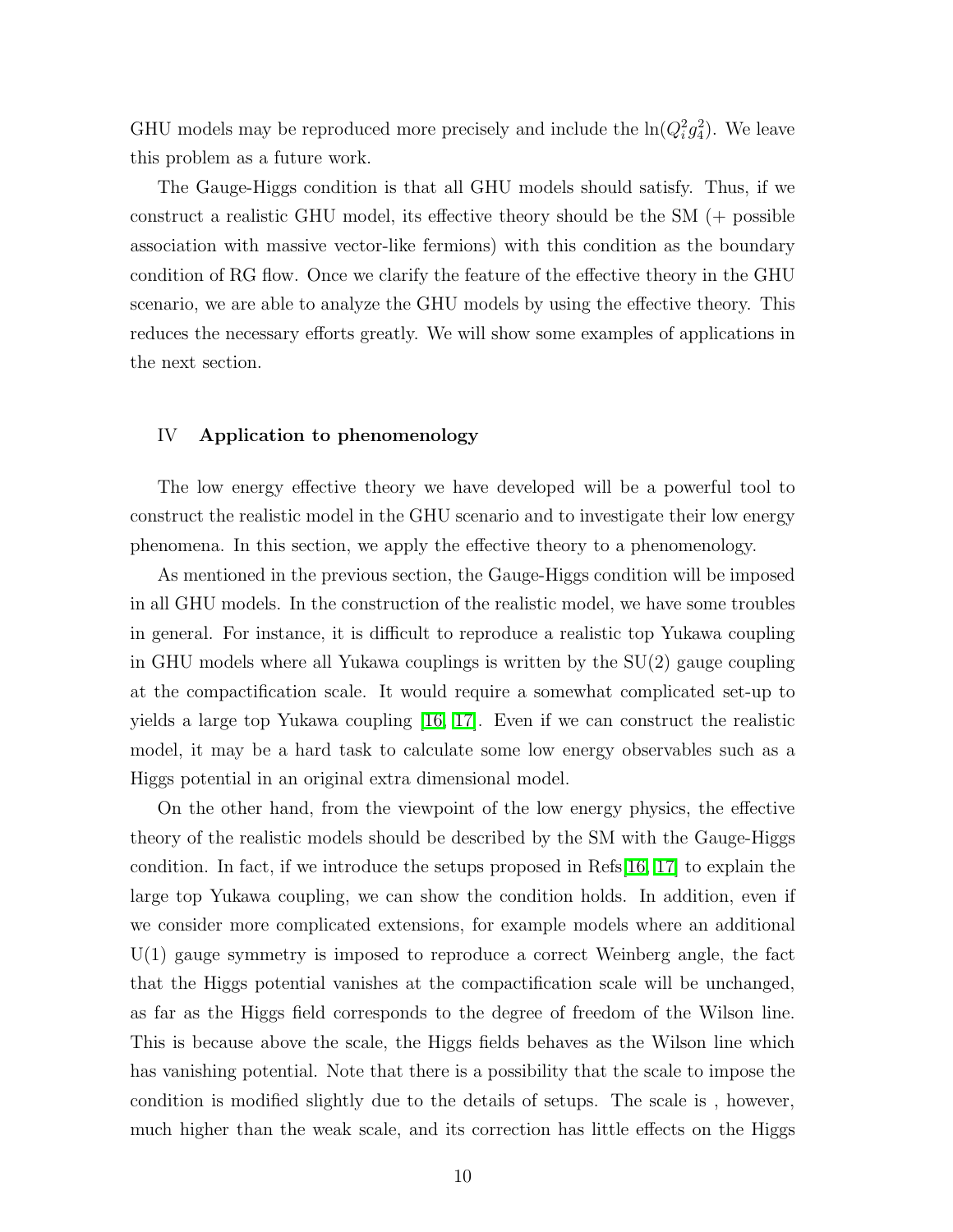mass. It means that we can investigate the low energy phenomena without detailed informations about the models. By using the advantage, we make an RG improved analysis of the Higgs mass in the GHU scenario in the following.

The RG equations for SM interactions at 1-loop level [\[18\]](#page-16-9) are given by

$$
\left. \frac{dg_i}{d\ln \mu} \right|_{\rm SM} = -b_i \frac{g_i^3}{16\pi^2} , \qquad \{b_i\} = \left\{ -\frac{41}{10} , \frac{19}{6} , 7 \right\} , \qquad (19)
$$

$$
\left. \frac{dy_t}{d\ln\mu} \right|_{\rm SM} = \frac{y_t}{16\pi^2} \left\{ 9y_t^2 - \left( \frac{17}{20}g_1^2 + \frac{9}{4}g_2^2 + 8g_3^2 \right) \right\} , \qquad (20)
$$

$$
\frac{d\lambda}{d\ln\mu}\Big|_{\text{SM}} = \frac{1}{\pi^2} \left\{ \frac{\lambda^2}{4} - \frac{9}{80} \left( g_1^2 + 5g_2^2 \right) \lambda + \frac{27}{64} \left( \frac{3}{25} g_1^4 + \frac{2}{5} g_1^2 g_2^2 + g_2^4 \right) + \frac{3}{2} g_t^2 \lambda - 9g_t^4 \right\} , \quad (21)
$$

where we neglect Yukawa couplings except the top Yukawa. From these RG equations with the Gauge-Higgs condition  $\lambda(1/L) = 0$ , we can calculate the RG flow of the Higgs quartic coupling. In Fig. [1,](#page-12-0) the result of the flow is depicted in the case of  $\mu_{UV} = 1/L = 10 \text{ TeV}.$ 

From this figure, we find the Higgs mass can not exceed the present experimental bound  $(m_h \ge 114 \text{ GeV})$  [\[19\]](#page-16-10) when the compactification scale,  $1/L = 1/(2\pi R)^{-1}$ , is smaller than 10 TeV. We can resolve the problem by increasing the compactification scale. However, it requires a finer tuning of the quadratic coupling of the Higgs field in the original GHU model, and it is not preferable (little hierarchy problem).

Therefore, we need other mechanisms to lift up the Higgs mass. A simple way is to introduce additional bulk fermions to enhance the loop correction. For instance, if we introduce  $N_a$  adjoint fermions in the SU(3) model, the RG equation for  $\lambda$  is modified as

$$
\frac{d\lambda}{d\ln\mu} = \frac{d\lambda}{d\ln\mu}\bigg|_{\rm SM} - \frac{3N_{A^+}}{\pi^2} \left\{ g_4^4 + 2\left(\frac{g_4}{2}\right)^4 \right\} \,,\tag{22}
$$

where  $g_4$  is the effective bulk gauge coupling, which is assumed to be the same as the SU(2) gauge coupling here. The RG flow including a couple of adjoint fermions with a 1 TeV bulk mass is also shown in Fig[.1.](#page-12-0) Here, we neglect the modification of the RG equations of the gauge couplings, because the effect is at higher order level and small in the flow of the quartic coupling. This flow shows that the Higgs mass becomes large enough to be able to satisfy the LEP bound.

In this way, we can evaluate the Higgs mass for a given compactification scale, assuming the number and representation of the bulk fermions. Conversely, we can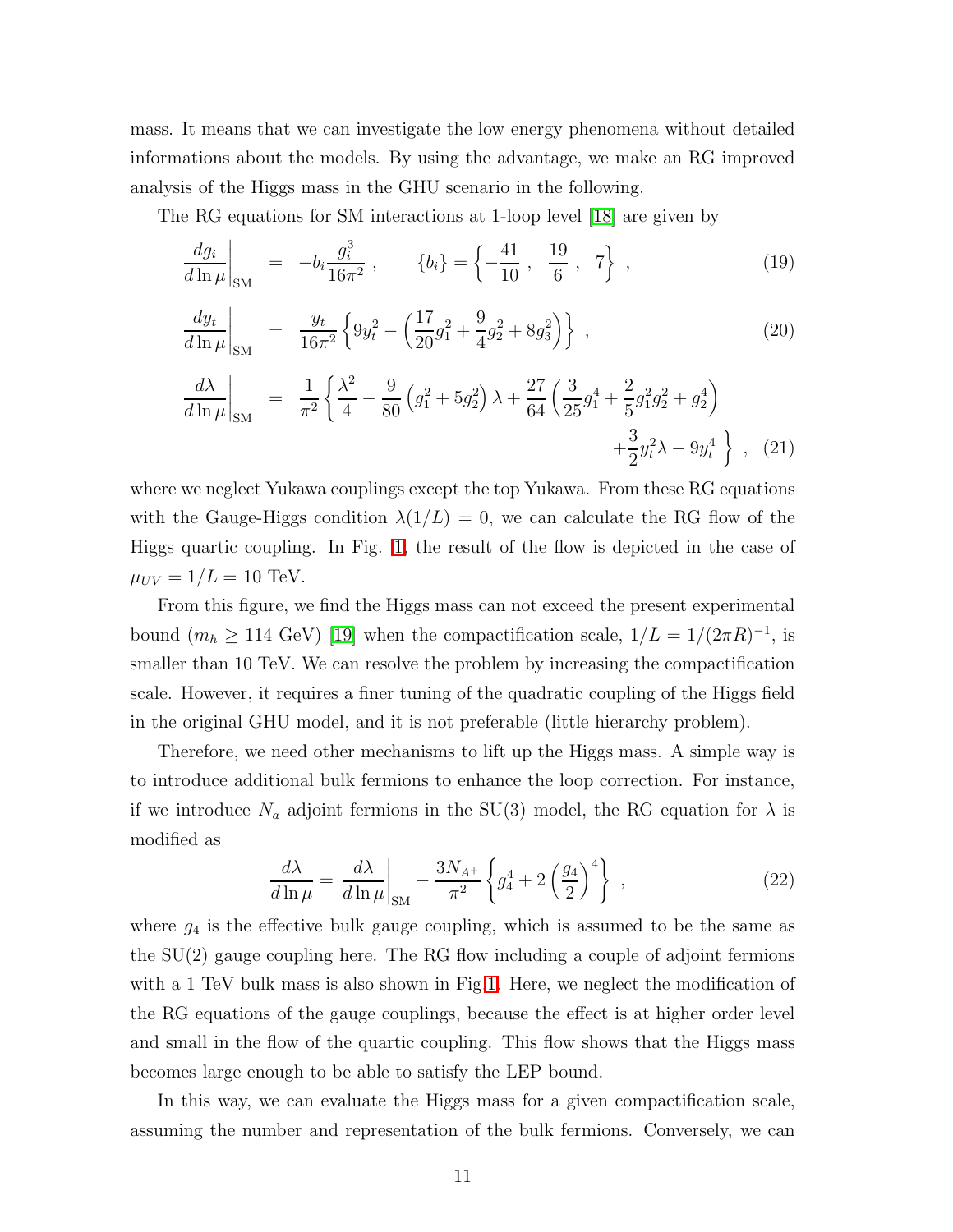

<span id="page-12-0"></span>Figure 1: RG flows of the Higgs quartic coupling at 1-loop level. The UV cutoff scale  $1/L$ is set to be 10 TeV. The shaded area corresponds to the LEP bound  $(m_h \ge 114 \text{ GeV})$ . The vertical line shows  $\mu = \langle h \rangle = 246$  GeV where the Higgs mass should be evaluated. The lower flow is for the case of the SM contribution only. The upper flow includes an additional fermion pairs in the adjoint representation of SU(3) with bulk mass of 1 TeV.

evaluate the compactification scale from a given Higgs mass. Results are shown in Fig[.2.](#page-13-0) This kind of analysis will be useful when the Higgs mass is measured. In this figure, it is also shown that the Higgs mass really becomes large as the increase of  $N_{A^+}$ , this fact is also suggested in the viewpoint of the five dimensional effective potential approach [\[7,](#page-16-11) [14\]](#page-16-12).

# V Summary and Discussion

We have examined a general feature of low energy effective theories in the GHU scenario. In particular, we focus on the Higgs potential induced from the radiative correction through the compactification. We have shown that the low energy phenomena of GHU models can be described by the effective theory including only the zero-modes of ingredient with the specific renormalization condition, "Gauge-Higgs condition". It is surprising that the essential informations of the GHU scenario are collected into the Gauge-Higgs condition. It means that KK modes merely acts as regulators in the GHU scenario as far as we examine the low energy physics.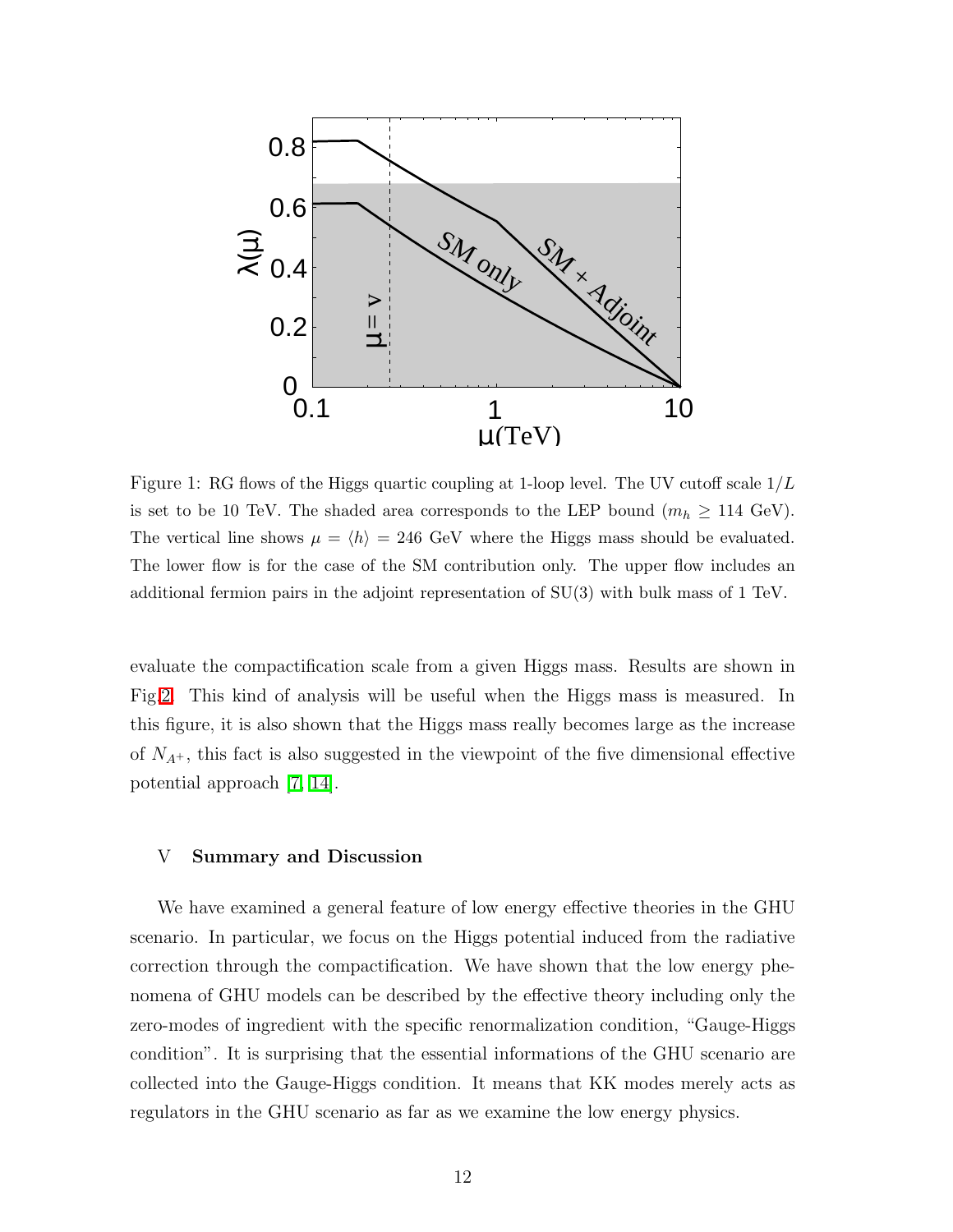

<span id="page-13-0"></span>Figure 2: Relation between the Higgs mass  $m_h$  and the compactification scale  $1/L$ . Again the shaded area corresponds to the LEP bound ( $m_h \geq 114$  GeV. The upper, middle and lower lines are for  $N_{A^+} = 0, 1, 2$ , respectively.

In this letter, we have used the simple example, five dimensional SU(3) model, for discussing the low energy effective theory. Even if we extend the discussion to more realistic models producing the correct Weinberg angle and the large top Yukawa coupling and/or apply to more complicated setup such as a six dimensional model or a GHU model in warped extra dimension [\[20,](#page-16-13) [21,](#page-17-0) [22\]](#page-17-1), our method would be applicable as far as the Higgs field corresponds to the degree of freedom of the Wilson line. In those cases, the Gauge-Higgs condition may be modified from Eq.[\(16\)](#page-9-1). In fact, in the case where the shape of the extra dimension is not trivial, it is a non trivial question at which scale we should impose the condition. It is, however, still expected that the running quartic coupling should vanish at a certain scale where the four dimensional description becomes inadequate. This is because above the scale, the Higgs field behaves as the Wilson line which has vanishing potential<sup>1</sup>.

This consideration may lead to the expectation that the 2-loop corrections also satisfy a similar condition that includes 1-loop threshold corrections. This is an interesting question theoretically, but this issue is beyond the scope of this letter

<sup>&</sup>lt;sup>1</sup>Note that when the Higgs field does not correspond to the Wilson line [\[23\]](#page-17-2), there are no reasons that the quartic coupling vanishes. Instead, the running coupling is expected to flow toward the value of tree level in the original higher dimensional model.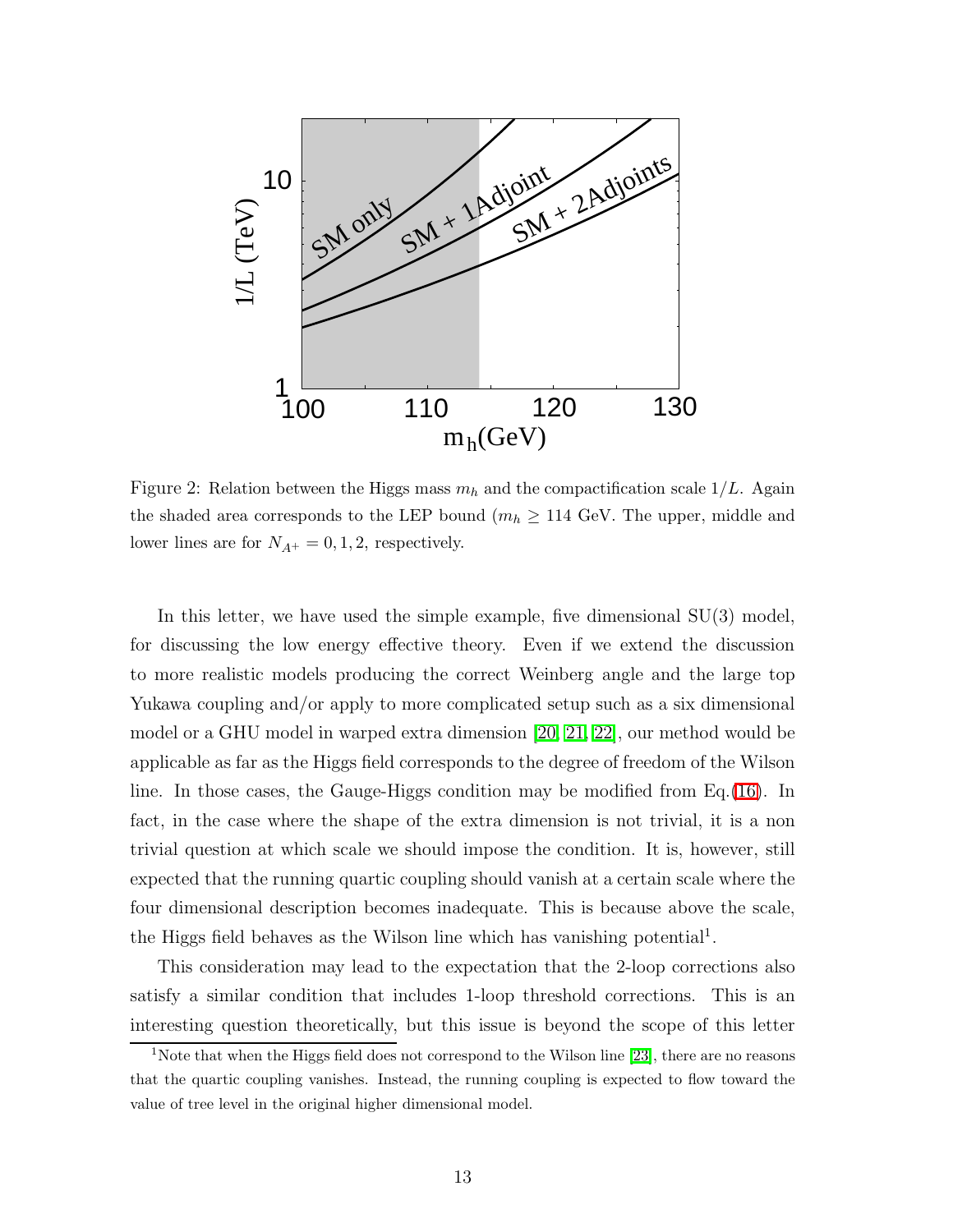and remains as a future problem. However, the higher loop corrections are expected to be small unless we take the setup of strongly coupled theory nor a large number of baulk matter fields.

Once we clarify the general feature of effective theories, we can use them to investigate the low energy phenomenologies of GHU models. As an example, we have made an RG improved analysis of the Higgs mass. We have shown that some mechanism for lifting up the Higgs mass is required in the realistic GHU models as far as the compactification scale is less than 10 TeV. One simple way for the lift up is to introduce bulk fermions. In this case, we may observe some massive fermions (and no scalars !!) at future collider experiments, even if no indications of the existence of extra-dimensions can not be observed. Furthermore, we can observe the flow of the running quartic coupling toward zero because of the Gauge-Higgs condition.

#### Acknowledgments

T.Y. would like to thank M. Tanabashi for useful discussions which become one of the motivations of this work. N.H. is supported in part by Scientific Grants from the Ministry of Education and Science, Grant No. 16028214, No. 16540258 and No. 17740150. The work of S.M. was supported in paart by a Grant-in-Aid of the Ministry of Education, Culture, Sports, Science, and Technology, Government of Japan, No. 16081211. The works of N.O. are supported in part by the Grant-in-Aid for Scientific Research (No. 15740164) from the Ministry of Education, Culture, Sports, Science, and Technology of Japan. T.Y. would like to thank the Japan Society for the Promotion of Science for financial support.

# Appendix

#### Expansion of effective potential with bulk mass

We show the expansion formula for the contribution to the effective potential caused by periodic modes with bulk mass [\(7\)](#page-5-0). For simplicity, we define dimensionless quantities as follow :  $x = 2\pi Q_i \phi$  and  $z = m/L$ , where m is the bulk mass. For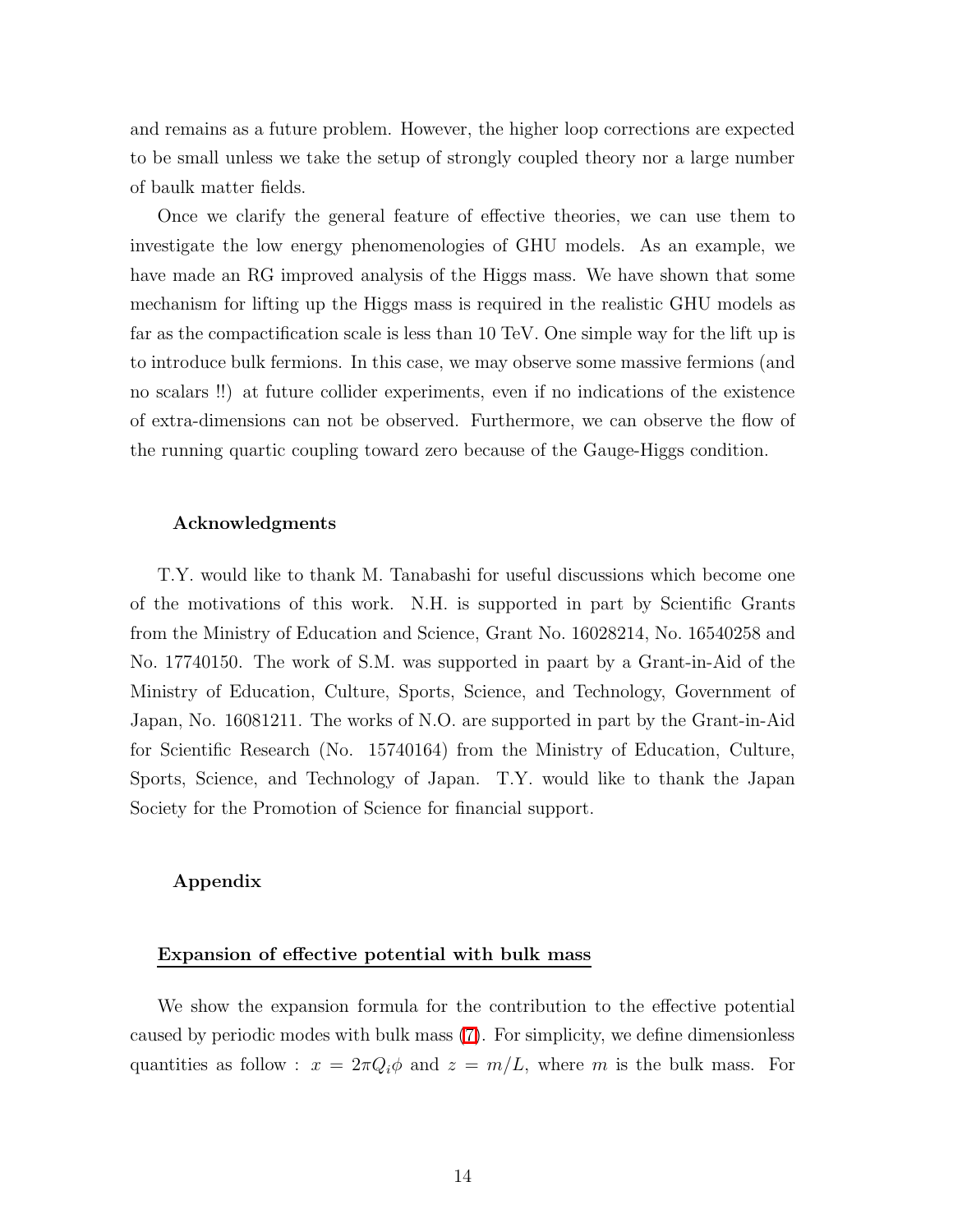$x, z \ll 1$ , the infinite sum in the contribution is expanded as

$$
\sum_{w=1}^{\infty} \frac{1}{w^5} \left( 1 + wz + \frac{w^2 z^2}{3} \right) e^{-wz} \cos(wx)
$$
  
\n
$$
= \zeta_R(5) - \frac{\zeta_R(3)}{6} z^2 + \frac{1}{32} z^4 + \frac{1}{90} z^5 - \frac{1}{1728} z^6 + \mathcal{O}(z^8)
$$
  
\n
$$
+ \frac{x^2}{2} \left( -\zeta_R(3) + \frac{7}{24} z^2 + \frac{1}{288} z^4 + \mathcal{O}(z^6) \right)
$$
  
\n
$$
+ \frac{x^4}{4!} \frac{1}{2} \left( \frac{25}{6} + \frac{1}{36} z^2 + \mathcal{O}(z^4) \right)
$$
  
\n
$$
- \frac{1}{4!} \frac{1}{2} (z^2 + x^2)^2 \ln(z^2 + x^2) + \mathcal{O}(x^6) .
$$
 (23)

We can further expand the logarithm in the last line. However, the argument  $z^2 + x^2$ has the physical meaning, that is the mass of the zero-mode normalized by  $1/L$ . Thus, we keep the logarithm in the above form. Then, the infinite sum is approximated by

$$
\sum_{w=1}^{\infty} \frac{1}{w^5} \left( 1 + wz + \frac{w^2 z^2}{3} \right) e^{-wz} \cos(wx)
$$
  
 
$$
\sim \zeta_R(5) - \frac{x^2}{2} \zeta_R(3) - \frac{x^4}{4!} \frac{1}{2} \left\{ \ln(z^2 + z^2) - \frac{25}{6} \right\} .
$$
 (24)

Comparing with Eqs.[\(10\)](#page-6-0) and [\(9\)](#page-6-0), we find that the effect of the bulk mass modifies the argument of logarithm.

# <span id="page-15-0"></span>References

- <span id="page-15-1"></span>[1] I. Antoniadis, Phys. Lett. B246 (1990), 377.
- <span id="page-15-2"></span>[2] N. S. Manton, Nucl. Phys. B 158, (1979), 141; D. B. Fairlie, J. Phys. G 5, (1979), L55; Phys. Lett. B 82, (1979), 97.
- [3] Y. Hosotani, Phys. Lett. B126 (1983), 309; Ann. of Phys. 190 (1989), 233; Phys. Lett. B129 (1984), 193; Phys. Rev. D29 (1984), 731.
- [4] N. V. Krasnikov, Phys. Lett. B 273, (1991), 246; H. Hatanaka, T. Inami and C. S. Lim, Mod. Phys. Lett. A 13, (1998), 2601; G. R. Dvali, S. Randjbar-Daemi and R. Tabbash, Phys. Rev. D 65, (2002), 064021; N. Arkani-Hamed, A. G. Cohen and H. Georgi, Phys. Lett. B 513, (2001), 232; I. Antoniadis, K. Benakli and M. Quiros, New J. Phys. 3, (2001), 20.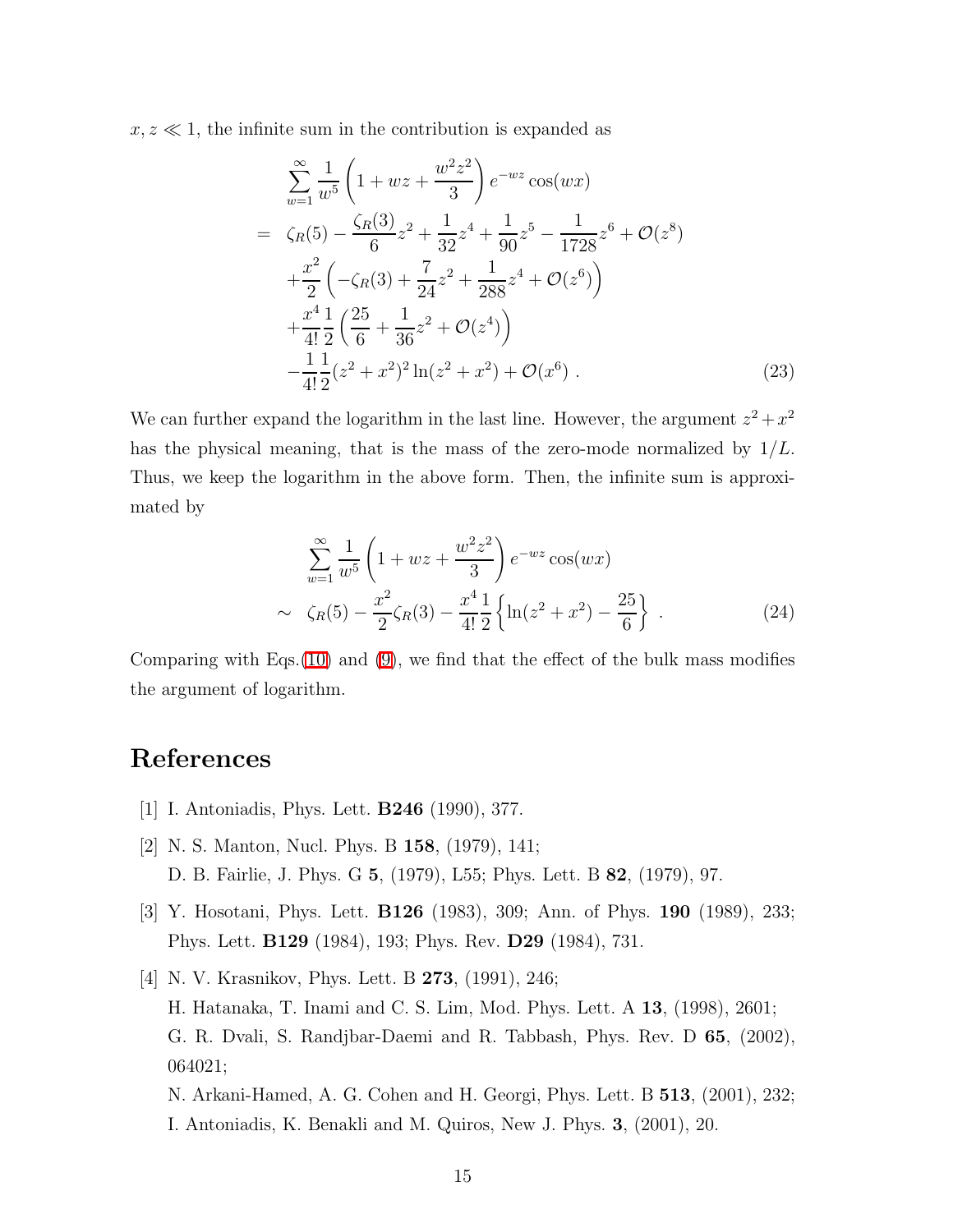- [5] C. Csaki, C. Grojean and H. Murayama, Phys. Rev. D 67 (2003), 085012; G. Burdman and Y. Nomura, Nucl. Phys. B 656 (2003), 3; N. Haba and Y. Shimizu, Phys. Rev. D 67 (2003), 095001; I. Gogoladze, Y. Mimura and S. Nandi, Phys. Lett. B 560 (2003), 204; Phys. Lett. B **562** (2003), 307; K. Choi, N. Haba, K. S. Jeong, K. i. Okumura, Y. Shimizu and M. Yamaguchi, JHEP 0402 (2004), 037.
- [6] C. A. Scrucca, M. Serone and L. Silvestrini, Nucl. Phys. B 669 (2003), 128; G. Martinelli, M. Salvatori, C.A. Scrucca and L. Silvestrini, JHEP 0510 (2005) 037.
- <span id="page-16-11"></span>[7] N. Haba, Y. Hosotani, Y. Kawamura and T. Yamashita, Phys. Rev. D 70 (2004), 015010; N. Haba and T. Yamashita, JHEP 0404 (2004) 016.
- <span id="page-16-1"></span><span id="page-16-0"></span>[8] Y. Hosotani, S. Noda and K. Takenaga, Phys. Rev. D 69 (2004), 125014; Phys. Lett. B 607 (2005), 276.
- [9] M. Kubo, C. S. Lim and H. Yamashita, Mod. Phys. Lett. A 17 (2002), 2249; A. Delgado, A. Pomarol and M. Quiros, Phys. Rev. D 60 (1999), 095008.
- <span id="page-16-3"></span><span id="page-16-2"></span>[10] K. Takenaga, Phys. Lett. B 570 (2003), 244.
- <span id="page-16-4"></span>[11] W. A. Bardeen, C. T. Hill and M. Lindner Phys. Rev. D 41 (1990), 1647.
- <span id="page-16-5"></span>[12] Y. Kawamura, Prog. Theor. Phys. 103 (2000), 613; ibid 105 (2001), 691; ibid 105 (2001), 999.
- <span id="page-16-12"></span>[13] N. Haba and T. Yamashita, JHEP 0402 (2004), 059.
- <span id="page-16-6"></span>[14] N. Haba, K. Takenaga and T. Yamashita, Phys. Lett. B 615 (2005) 247.
- <span id="page-16-7"></span>[15] S. Coleman and E. Weinberg, Phys. Rev. D 7 (1973), 1888.
- <span id="page-16-8"></span>[16] G. Panico, M. Serone and A. Wulzer, [arXiv[:hep-ph/0510373\]](http://it.arXiv.org/abs/hep-ph/0510373).
- <span id="page-16-9"></span>[17] G. Cacciapaglia, C. Csaki and S.C. Park [arXiv[:hep-ph/0510366\]](http://it.arXiv.org/abs/hep-ph/0510366).
- <span id="page-16-10"></span>[18] H. Arason, D.J. Castano, B. Keszthelyi, S. Mikaelian, E.J. Piard, P. Ramond and B.D. Wright, Phys. Rev. D46 (1992),3945.
- <span id="page-16-13"></span>[19] The ALEPH, DELPHI, L3 and OPAL Collaborations, Phys. Lett. B565, (2003), 61.
- [20] L. Randall and R. Sundrum, Phys. Rev. Lett. 83 (1999), 3370.